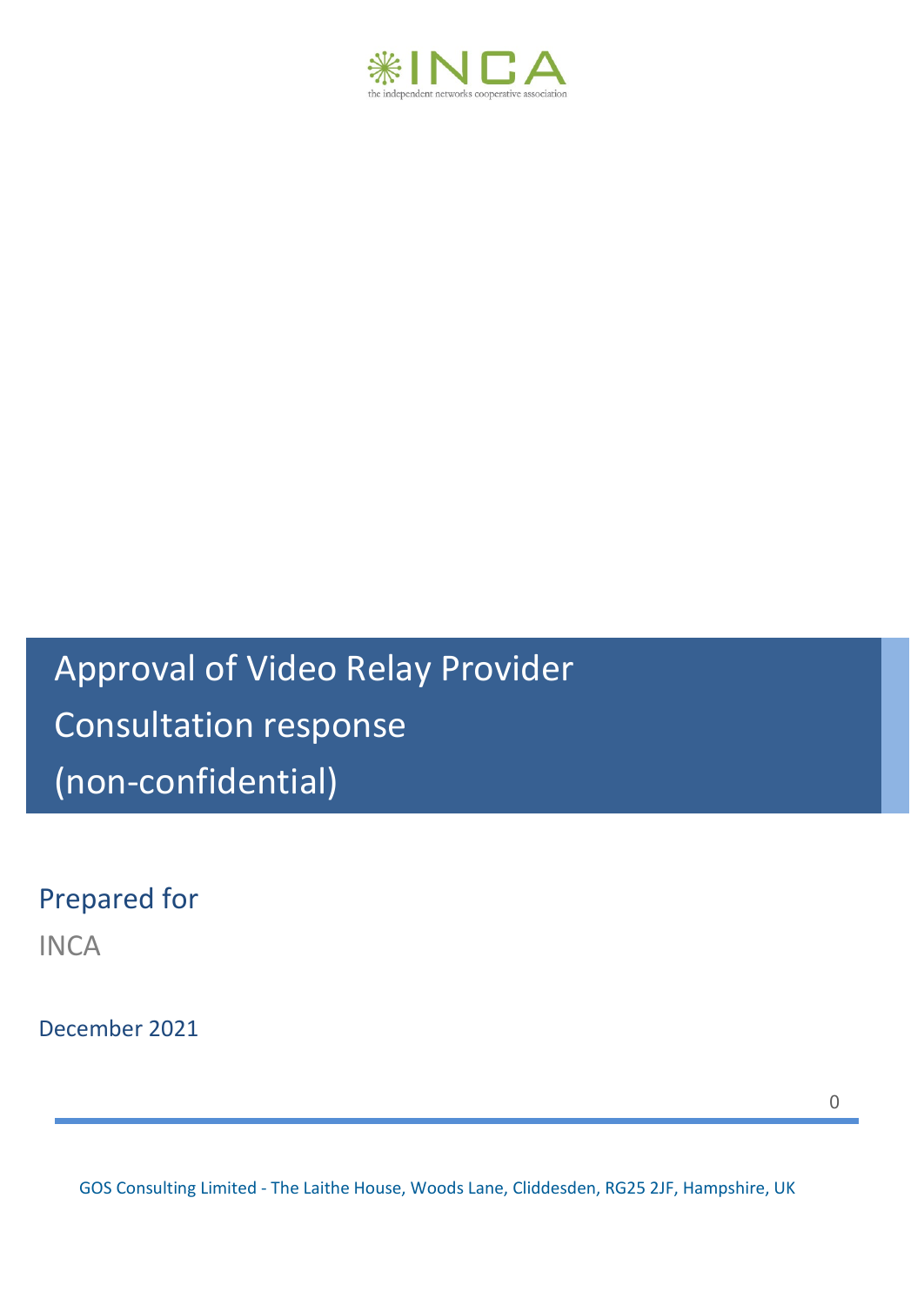

## 1 Introduction

- 1. INCA is a trade association. Its members are supporting, planning, building and operating sustainable, independent and interconnected full fibre and wireless networks that advance the economic and social development of the communities they serve and permit the provision of applications and services through open competition, innovation and diversity.
- 2. INCA's aims are to:
- To support the development of the competitive digital infrastructure sector through collaborative activities
- To facilitate networking and knowledge sharing between members, other organisations and public bodies
- To encourage and facilitate joint projects between members that can benefit the sector as a whole
- To represent the interests of members to government, Ofcom and other bodies
- To support the development and adoption of common standards by INCA members to deliver the highest possible quality of services
- To promote the advantages of competitive digital infrastructure provision and consumer choice
- To promote the need for increased labour and skills capacity in the sector
- 3. INCA has more than 150 members, including: network owners, operators, and managers; access and middle mile networks; public sector organisations actively promoting the development of 21st century digital infrastructure; vendors, equipment suppliers, and providers of services that support the sector.

GOS Consulting Limited - The Laithe House, Woods Lane, Cliddesden, RG25 2JF, Hampshire, UK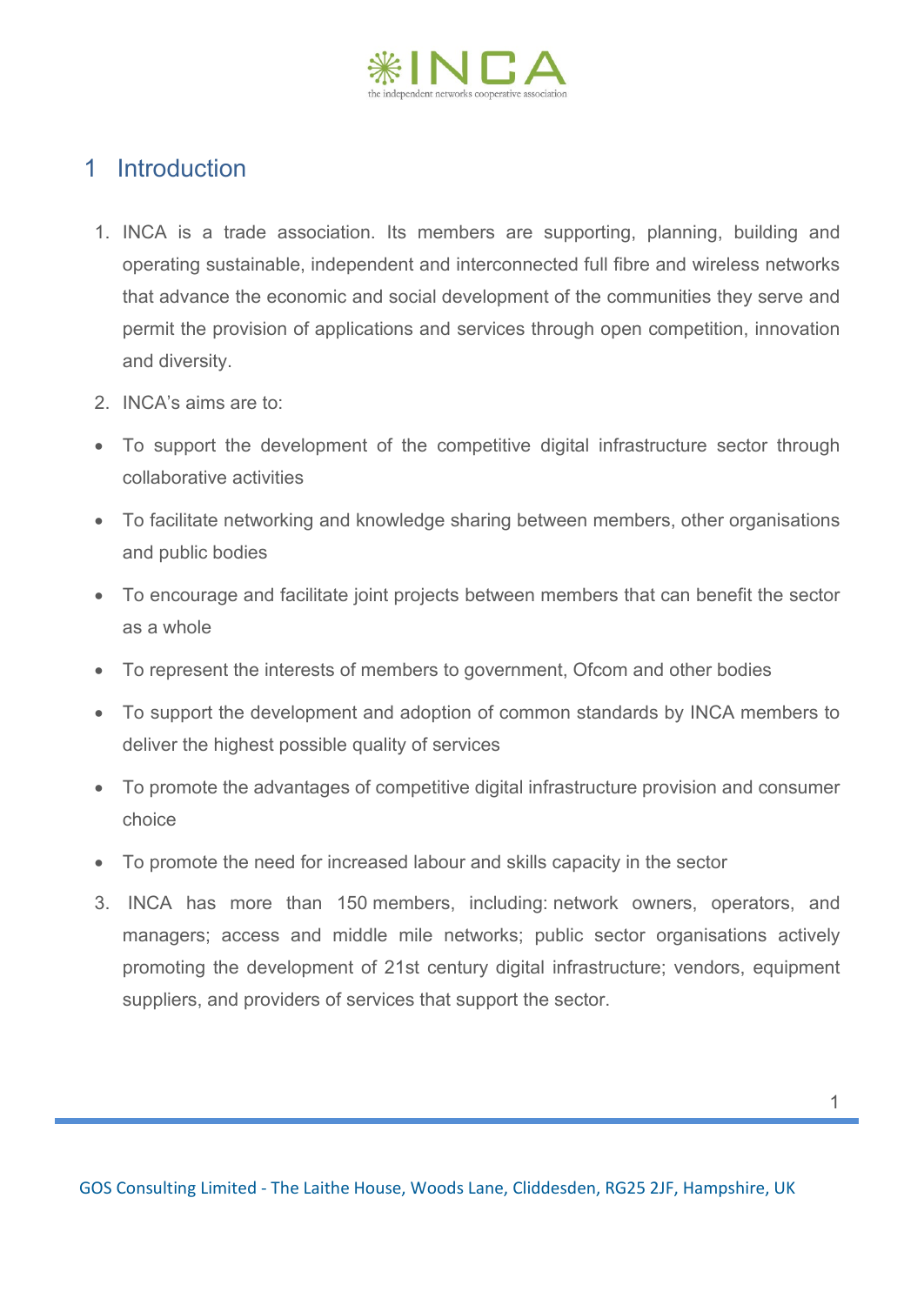

## 2 Ofcom's proposal to approve Sign language Interactions as provider of video relay services

- 4. INCA supports Ofcom's proposal to approve Sign language Interactions (SLI) to provide the video relay service that would enable INCA's members and other providers to comply with the new General Condition (GC) obligation coming into effect on June 17<sup>th</sup> 2022.
- 5. Although Ofcom is only consulting to approve the SLI service, it is not clear whether there may be other future providers approved by Ofcom and INCA would welcome clarity on that point.

## 3 Terms of access

- 6. Many of INCA's members are small providers and it is important that their compliance with the new GC is as straightforward and manageable as possible. Whilst we note that Annex [1](#page-2-0) in Ofcom's statement on video relay issued this summer<sup>1</sup> requires that contracts for the video relay services should include specific references to that service being provided on fair, reasonable and non-discriminatory (FRAND) terms, INCA still has some concern that Ofcom is not offering to act as the dispute resolution body, should disputes arise in relation to the terms of supply.
- 7. INCA will consider whether it could act in the role as intermediate/wholesale for its members, in order to ease their burden of compliance. As such INCA is also concerned with the terms offered to wholesalers and, again, here INCA would welcome a tighter

<span id="page-2-0"></span><sup>1</sup> https://www.ofcom.org.uk/\_\_data/assets/pdf\_file/0028/220879/statement-emergency-video-relay.pdf.

GOS Consulting Limited - The Laithe House, Woods Lane, Cliddesden, RG25 2JF, Hampshire, UK